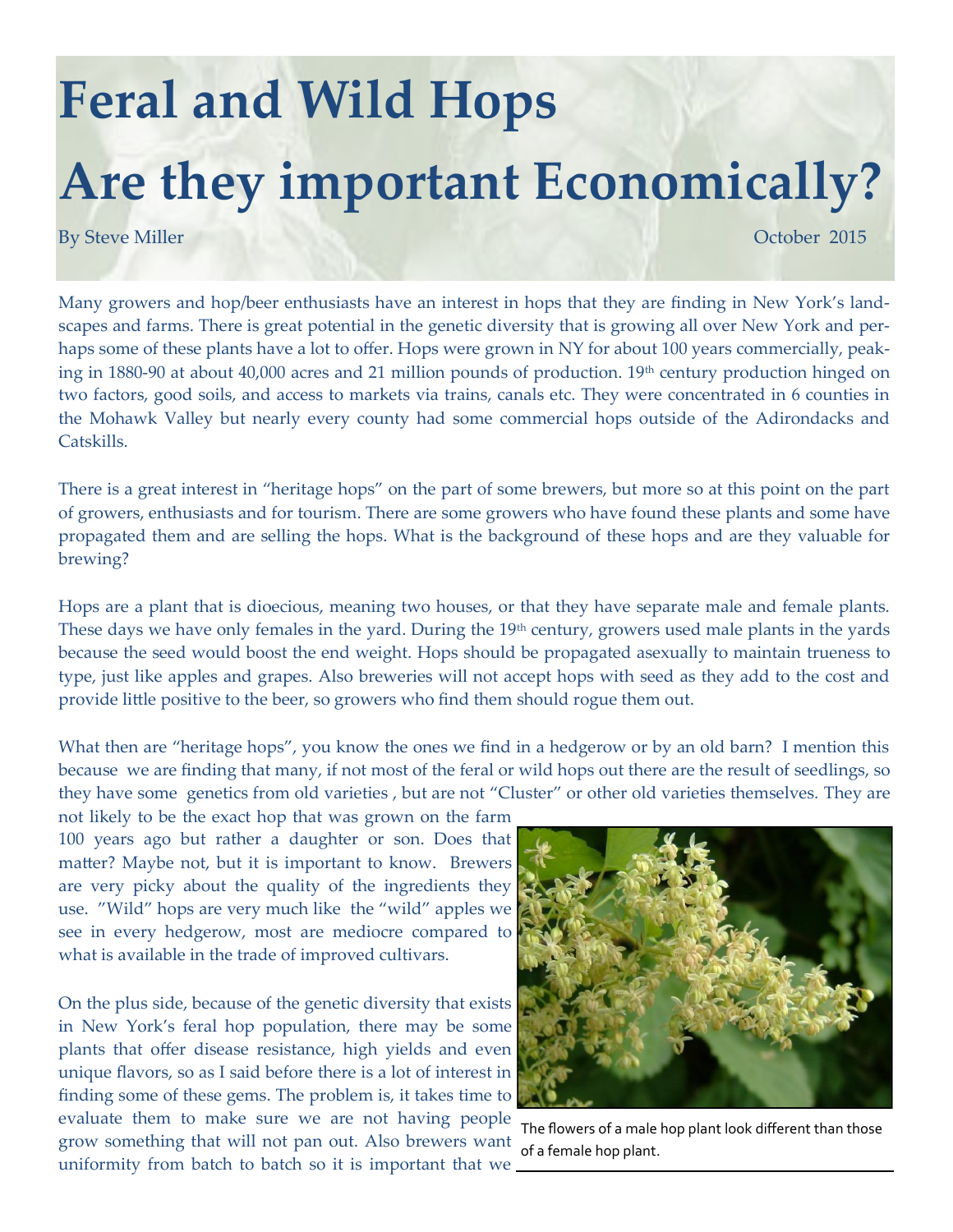select clones and not just mass seedlings of mixed heritage.

How do we go about evaluating their worth? The best practice is to collect cuttings or roots from these feral plants. If you see 10 of them in a hedgerow, there may be 10 individuals there, not just one spreading plant, so you need to treat them separately. Number them and make a key and a map of the new plantation. Remember you should always ask the landowner for permission to take cuttings or roots, especially if at some point you want to propagate them and name them. It is best to plant these plants in a situation like they would be in on a commercial hop farm. This means a good well drained soil, full sun, some irrigation water and fertilizer. We have a fact sheet entitled "Growing Hops in the Garden" that gives the details you need to do a good job.

Once you grow them out the most important thing is brewing quality and in order to measure that you will need to have about a half pound of dry hops. Count on an hour of handpicking time per mature plant. You will also need to know when they should be picked. If you do not pick them at their peak maturity, then any analysis that is done will not be repre-



sentative of the true value of the "selection". Generally, we wait until the lupulin glands in the hop cone fill out and change into a deep school bus yellow. Growers also do dry matter tests and pick when the hops are around 20-24 percent dry matter. This is different for each variety. The University of Vermont has a good explanation for dry matter calculations on their website. Once picked, the hops need to be dried to about 9% moisture in order to be shelf stable. Use a food sealer or freezer bags to store them to ship to a lab for analysis. Brewing quality analysis will cost somewhere in the \$60 range per sample. This includes Alpha and Beta Acids and Total Oils. Sealed hops are best stored refrigerated or even frozen.

If you can plant enough of these out, the next step is to take the dried (or even fresh) hops to a brewery where they may be able to do a pilot batch for you. A brewer will be able to tell by the analysis and the aromatic characteristics of the hop, how that hop might best be used in brewing, a lager, IPA Stout etc.



Brewing quality is only one of the important characteristics in developing a new variety. Disease resistance and yield are also critical if this hop is to be grown commercially and be better than what is already out there. Remember what I said earlier about wild apples. Many people assume that because a hop is growing in the "wild" and has survived many decades, that it automatically has superior disease resistance. It may, but it also may only have been missed by disease, or maybe in a plantation of hundreds of the same clone it could be a disaster. Take careful notes on the yield and incidence of insect and disease occurrence on each plant.